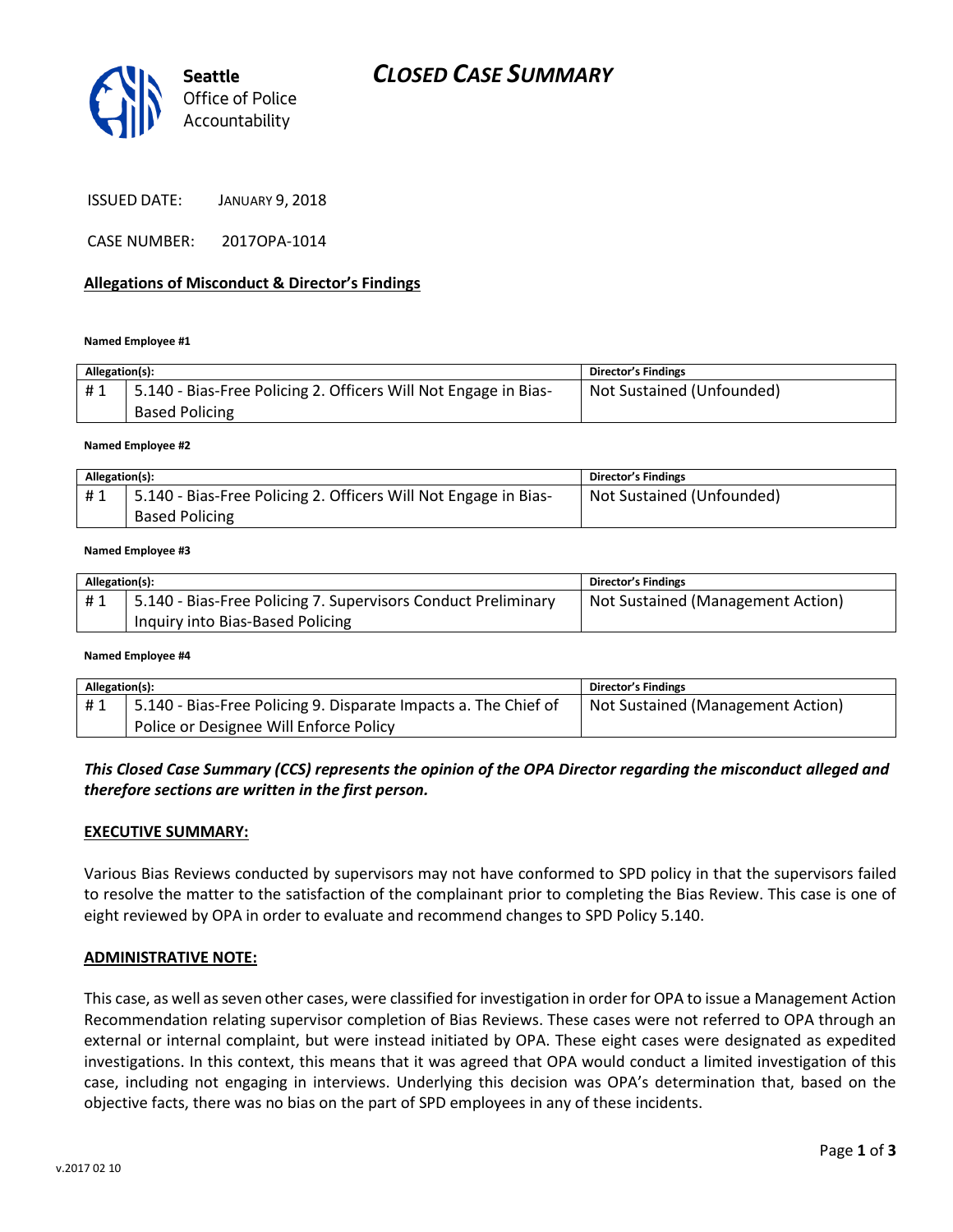

# *CLOSE CASE SUMMARY*

OPA CASE NUMBER: 2017OPA-1014

As a result, OPA issued a Management Action Recommendation making proposed changes to the policy governing Bias Reviews. This Management Action Recommendation, which is referred to below, is included in OPA's case file and was transmitted to the Chief of Police on January 10, 2018.

## **ANALYSIS AND CONCLUSIONS:**

# **Named Employee #1 - Allegation #1** *5.140 - Bias-Free Policing 2. Officers Will Not Engage in Bias-Based Policing*

An officer responded to a report of two intoxicated patrons at a bar. After arriving at the scene, the officer was approached and grabbed by a female subject. She was ultimately arrested. While the officer was placing her into the patrol vehicle, "are you doing this to me because I'm Asian? Don't be racist."

A sergeant was notified, came to the scene, and tried to interview the two subjects. However, the subjects would not respond to him. Even though the sergeant could not obtain statements from the subjects and thus could not verify that this matter was resolved to the complainant's satisfaction, a Bias Review was still completed, which was technically inconsistent with policy.

SPD policy prohibits biased policing, which it defines as "the different treatment of any person by officers motivated by any characteristic of protected classes under state, federal, and local laws as well other discernible personal characteristics of an individual." (SPD Policy 5.140.) This includes different treatment based on the race of the subject. (*See id*.) SPD employees are required to "call a supervisor in response to allegations of bias-based policing." (SPD Policy 5.140-POL-5.) The supervisor must be called to the scene. (*Id*.) This section of the policy provides guidance as to when an allegation of biased policing occurs, explaining that: "an allegation of bias-based policing occurs whenever, from the perspective of a reasonable officer, a subject complains that he or she has received different treatment from an officer because of any discernable personal characteristic…" (*Id.*)

Based on a review of the objective evidence in this case, there is no indication that any SPD employee engaged in biased policing. As such, I recommend that this allegation be Not Sustained – Unfounded.

# Recommended Finding: **Not Sustained (Unfounded)**

# **Named Employee #2 - Allegation #1** *5.140 - Bias-Free Policing 2. Officers Will Not Engage in Bias-Based Policing*

For the same reasons as stated above (*see* Named Employee #1, Allegation #1), I recommend that this allegation be Not Sustained – Unfounded.

Recommended Finding: **Not Sustained (Unfounded)**

# **Named Employee #3 - Allegation #1**

*5.140 - Bias-Free Policing 7. Supervisors Conduct Preliminary Inquiry into Bias-Based Policing*